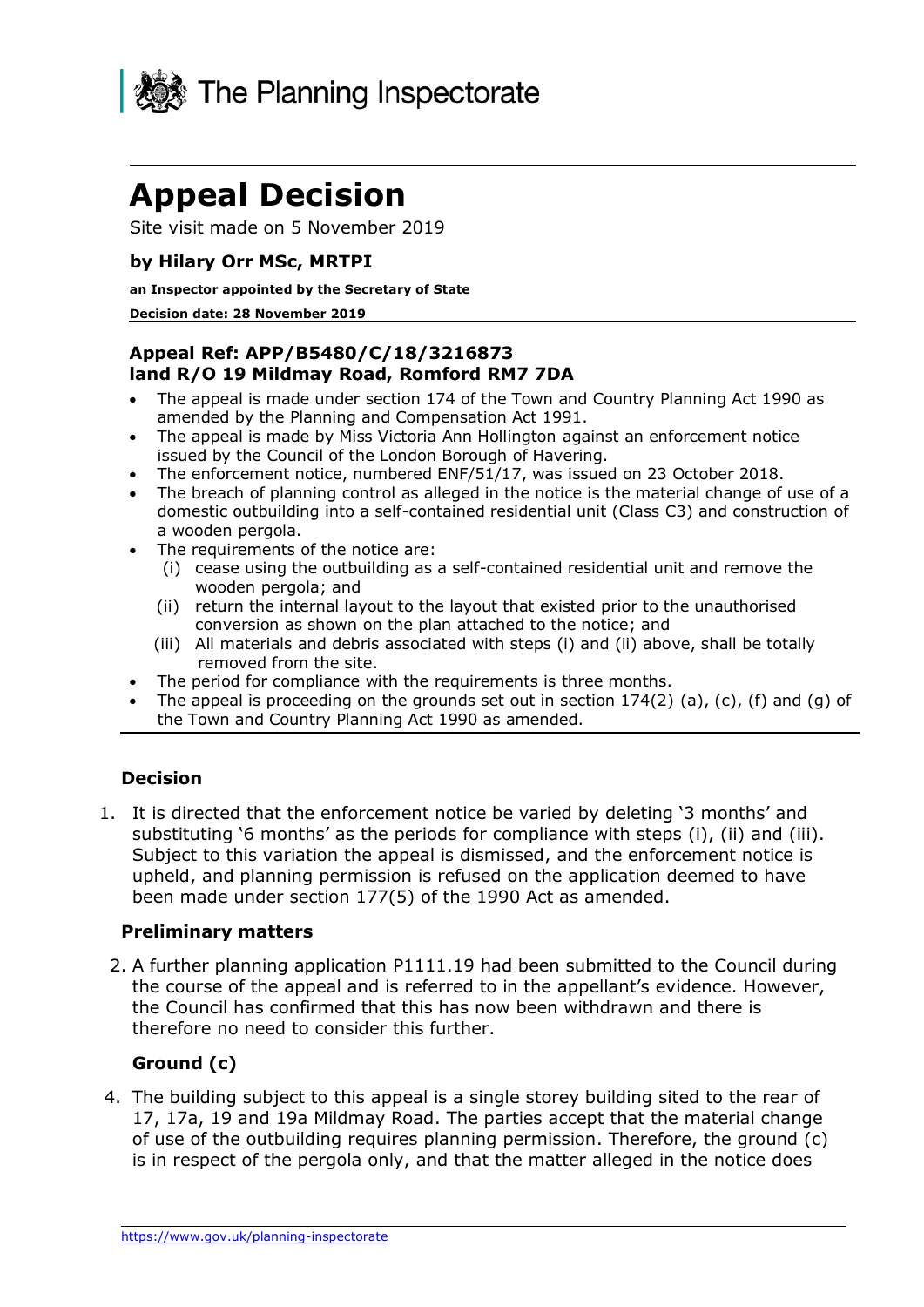not constitute a breach of planning control. This is known as one of the legal grounds and therefore the onus of proof is on the appellant.

- 5. The appellant's case is that the pergola benefits from rights conveyed by Schedule 2 Part 1, Class E of the Town and Country Planning (General Permitted to be constructed within the curtilage of a dwelling house, for a purpose that would have been required, incidental to the enjoyment of the dwellinghouse. It is not in dispute that the dimensions of the pergola meet the provisions of the above Order. Development) (England) Order 2015 (GPDO), as amended. This permits buildings
- 6. However, the provisions of Class E of the GPDO are reliant on the development being carried out within the curtilage of a dwelling house. An application for a certificate of lawfulness was submitted and approved by the Council in 2012 (application No. E0014.12). This application was made on the basis that the properties known as 17, 17a, 19 and 19a Mildmay Road had been in use as two self-contained flats, for a period in excess of four years, and were thus immune from enforcement action. This application was approved in September 2012.
- 7. I saw from my site visit that the property still appeared to be used as two flats. Furthermore, the appellant confirms in the final comments at paragraph 11 of their final comments, that the current tenant of the building was formally occupying 19b, only moving out following burst pipes from the flat above. I am therefore satisfied that the property remains subdivided. It is therefore not occupied as a single dwelling. Accordingly, the above rights conveyed by the GPDO do not apply and express planning permission is required for the pergola. The appeal on ground (c) for the pergola is therefore dismissed.

## **The appeal on ground (a) the deemed application**

### **Main issues**

- 8. I consider that the main issues are:
	- • The effect of the development on the living conditions of the occupants in terms of internal layout, and amenity space;
	- • The effect of the development on the character and appearance of the area; and
	- The effect of the development on highway safety and car parking provision.

#### *Living conditions*

- subsequently dismissed on appeal on 15 January 2013. The Council are concerned that the use of the building would result in a cramped layout and poor quality amenity space. The previous appeal differs from the current position in so far as there were no cooking facilities with the occupant reliant on No 19 for all cooking 9. My attention has been drawn to the previous 2013 application that was facilities.
- 10.The appeal site is located in an area which is generally semi-detached properties set within small front gardens. The subject building is located in to the rear of the site. It is divided into three separate rooms, a kitchen/living area, with the usual white goods associated with a kitchen, a separate bedroom and a bathroom with a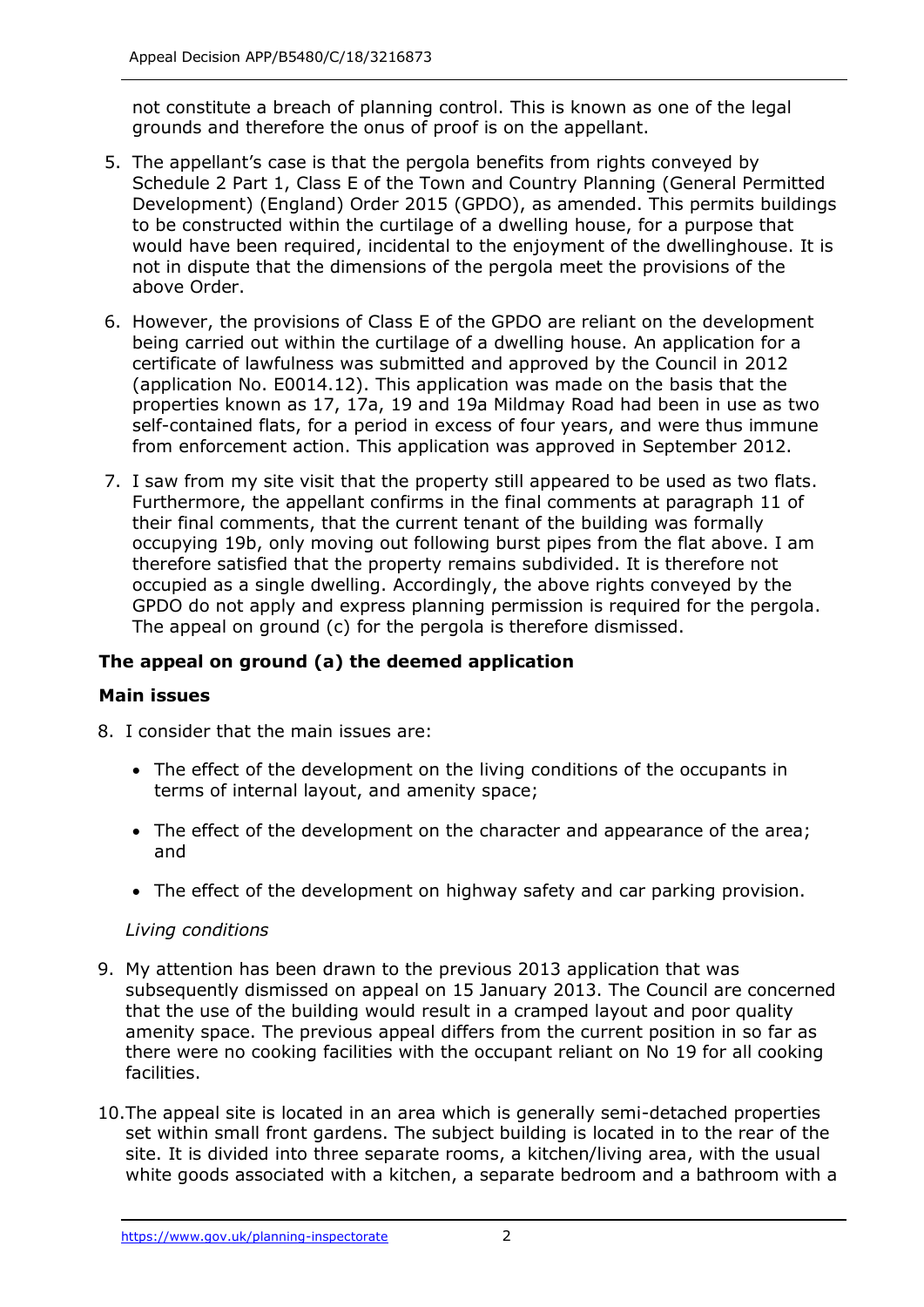boiler/airing cupboard. From my visit it is clear that these rooms are all very small and feel cramped. Its compact nature is further emphasised by the irregular shape of the building. The three windows are all sited in the northern elevation. However, the pergola is also close to this elevation and although relatively open in nature, undoubtably reduces the available light for these windows. This results in inadequate daylight to the living areas of the building. The outlook from the living area and bedroom is into the gap to the rear of the host properties and the parking area. The building does not provide internal accommodation of an appropriate quality for the current and future occupiers.

- 11.The compact nature of the building is likely to result in greater reliance on the external amenity space. I saw that this is positioned between the building and the rear of the host properties. I recognise that it may be adequate in purely mathematical terms for a residential dwelling of this size and would provide a small useable space. Nonetheless, the siting of the amenity space to the rear of the properties in Mildmay Road means that it would, in my judgement, be significantly overlooked from the rear windows of these dwellings. Given its northern orientation, this space would be unattractive and of poor quality for future occupants. I therefore conclude that the proposal would not provide an adequate level of appropriate and private useable amenity space for the residents of the dwelling.
- privacy from neighbouring residential properties. I also saw that some additional screening had been provided in the form of artificial foliage to the sides of the structure. However, the open nature of the pergola would not negate the overlooking of this space to any significant degree. 12.I acknowledge that the pergola has been constructed to improve the levels of
- 13.Overall, I find that the dwelling fails to provide adequate private amenity space of an appropriate quality for current and future occupiers. The development is therefore significantly harmful to the living conditions of the occupiers such that the appeal on ground (a) should be dismissed in this regard. The development is therefore contrary to policy 3.5 of the London Plan The spatial Development strategy for London Consolidated with Alterations Since 2011 (March 2016) (LP) and policies DC4 and DC61 of the Havering Core Strategy and Development Control Policies Development Plan Document (2008) (DPD). These policies in summary seek to ensure that housing development is of the highest quality internally and externally and provide a suitable degree of privacy and private sitting out or amenity space.

### *Character and appearance*

- 14.The properties in the area are primarily two storey terraced and semi-detached dwellings fronting the road within small front gardens. They are generally sited within large rear gardens, some with outbuildings. No 19 and 19a are located at the end of a small terrace of three properties. At the other end of the terrace is what appears to be a disused shop. The property has been extended at first floor and beneath this there is a vehicular access into the rear of the properties, where the subject building is sited.
- 15.The rear of the plot is irregular in shape with the boundary set at an angle from the road. The subject building follows the line of the boundary and is itself irregular in shape being narrower to the east. It is accepted that it has been in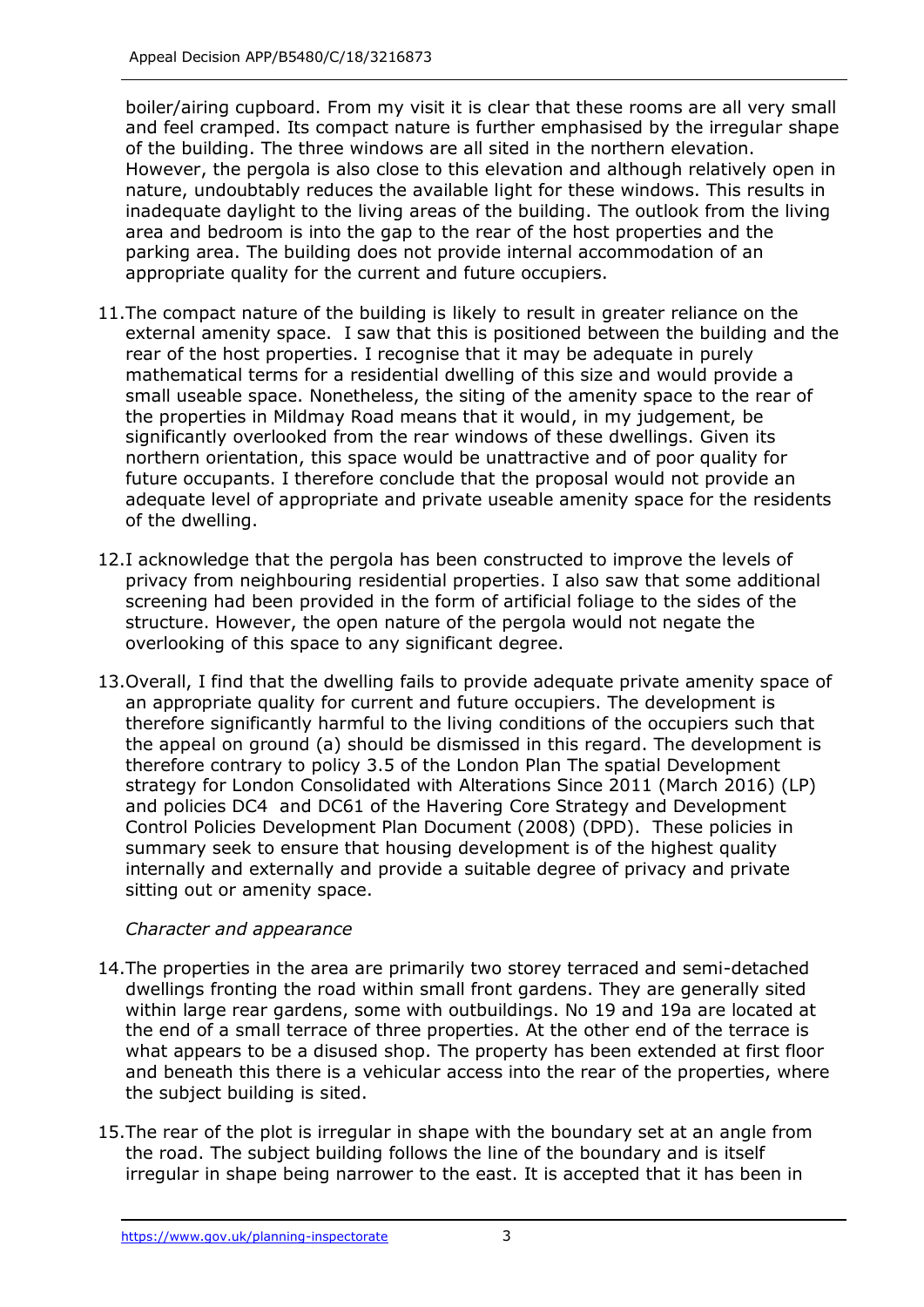place for a number of years, although its use over the years is less clear. The original plot for the whole property is however similar in scale to others in the area.

- 16.As a result of the development carried out, the building has been provided with an area of defined amenity space, which together with the wooden pergola gives a distinct visual boundary to the building. This has the effect of fragmenting the site both physically and functionally. The pergola adds further built development into the modest space to the rear of the properties giving a cramped and cluttered appearance. This area is highly visible from the rear of the host and the adjoining properties and through the vehicular access by those passing in Mildmay Road.
- 17.I recognise that the building is currently only occupied by a single person. However, this may not remain the case. I saw that the area around the building is already domestic in nature and the addition of a new dwelling onto the site will undoubtably increase the levels of activity, over that already generated by the existing flats.
- 18.I have had regard to the appellant's fallback position, that if the building reverted However as outlined above these rights do not apply where the property is not in use as a single dwellinghouse. The pergola would require planning permission and as I have already identified harm, I give this little weight. to its former use, then the pergola would meet the provisions of the GPDO.
- 19.In view of the above, I find that the subdivision of the site, the construction of the pergola and the increased activity associated with the additional dwelling, significantly harms the character and appearance of the area. The development is therefore contrary to policies DC4 and DC61 of the DPD. These policies seek to area and maintains, enhances or improves the character and appearance of the ensure that development does not have an adverse impact on the surrounding local area.

### *Highway safety and parking*

- 20.The inadequate provision of on-site parking provision formed the basis for the Council's final reason for issuing the notice. During the course of the appeal the appellant has however, provided an obligation dated 6 June 2019. This obligation, in summary, restricts the application of the owner or any resident occupying the residential unit from making an application for a parking permit.
- 21. In response the Council recognises that this might go some way to reducing the levels of on-street parking in the area. However, they remain concerned that the obligation would not prevent residents of the building, or the existing flats, from parking their vehicles in this area. I share those concerns as when I arrived at the site there was a commercial van parked adjacent to the building.
- 22. The appellant has suggested a condition as an alternative to the obligation. However, the enforcement notice relates to only part of the site and therefore a condition could not be used to control parking of vehicles by residents of the existing flats.
- 23. The construction of the pergola has significantly reduced the available space for the parking and manoeuvring of vehicles. This means that if vehicles park in this area, they will need to reverse down the narrow passageway, either from, or onto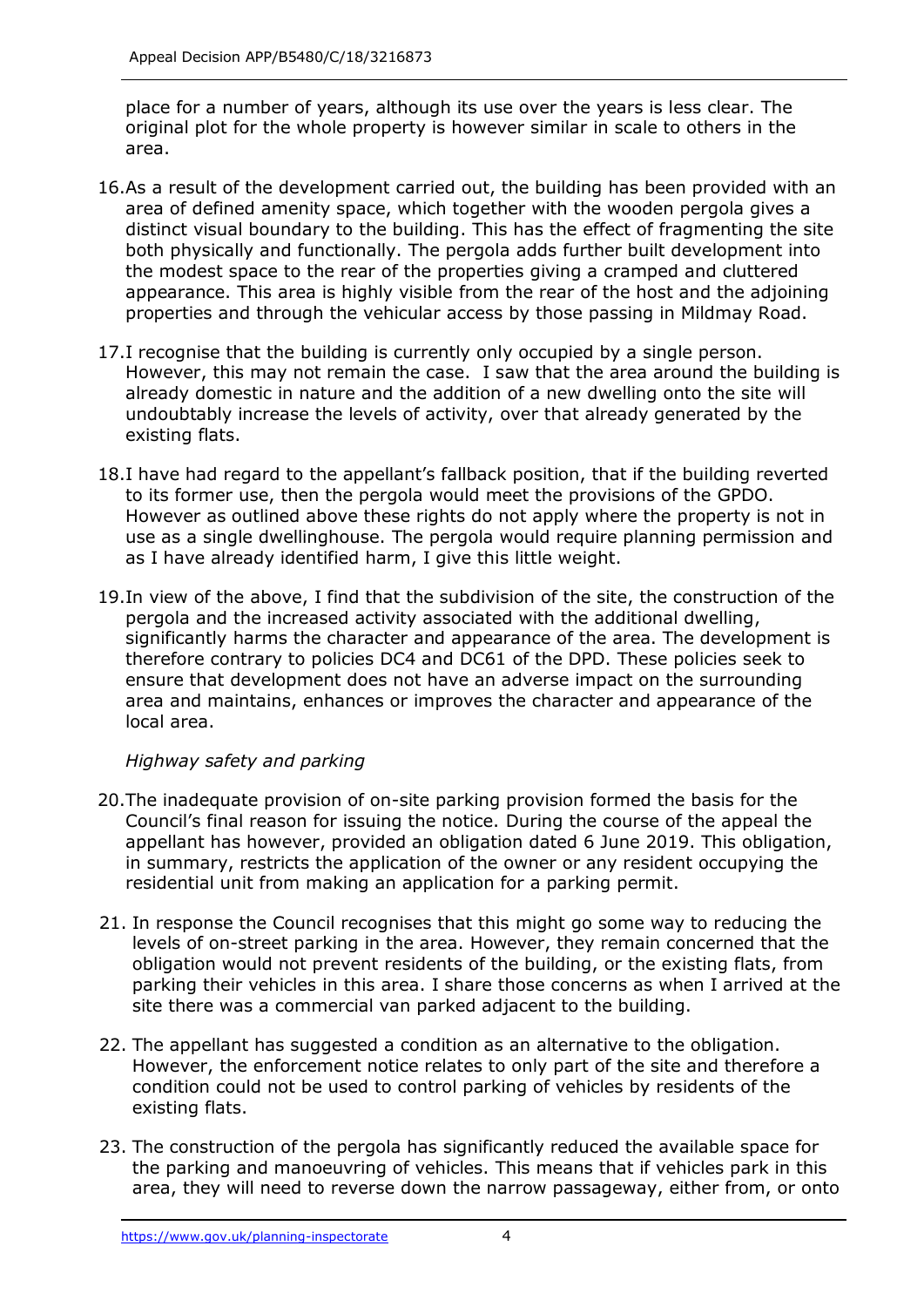the highway. The road is one way and narrows just beyond the site before continuing to a sharp right hand bend. This would have the effect of reducing the speed of traffic passing the site. However, the existing on street parking to either side of the main carriageway, reduces the visibility for vehicles both leaving the site and for oncoming users of the highway. Moreover, any vehicles reversing down the passageway, in either direction, would have to cross the pedestrian footpath before reaching the carriageway, prejudicing the safety of pedestrians.

 24. For the above reasons, I conclude that the development causes unacceptable harm to pedestrian and highway safety and the submitted obligation does not overcome that harm. It therefore conflicts with Policies DC4 and DC32 of the DPD. These policies in combination seek to ensure that new development or residential conversions, improve safety for all users, and are not detrimental to highway safety.

## **Other matters**

 22. It is acknowledged by the parties that the Council are unable to demonstrate a five year supply of housing. However, I have found that the scheme would cause significant harm to the living conditions of existing and future occupiers, and to the character and appearance of the area. Therefore, the significant harm I have identified, would significantly and demonstrably outweigh the limited benefit of providing one additional dwelling.

## **Ground (f)**

- 23.The appellant considers the steps required by the notice exceed what is necessary to remedy the breach of planning control. When an appeal is made on ground (f) it is essential to understand the purpose of the notice. The purpose of this enforcement notice is to remedy the breach of planning control.
- 24.The steps are set out in full above, but in summary they require: the use of the building to cease and the pergola to be removed; the internal layout to be returned to the layout that existed and shown on the attached plan; and the material and debris to be removed from the site.
- 25.In summary Section 173(5) gives power to require the alteration or removal of buildings or works for the purposes of remedying the breach. Therefore, a notice directed at a material change of use may require the removal of works integral to and solely for, the purpose of facilitating the unauthorised use, even if such works on their own might not constitute development, or be permitted development, so that the land is restored to its condition before the change of use took place.
- 26.The appellant refers to a pre-existing kitchenette. However, the planning contravention notice dated 8 August 2018 refers to the use of the building as an office and store, including a bathroom. It goes on to state that the office was then converted to a bedroom and a kitchen was subsequently installed. I note that the previous Inspector, in his 2014 decision, referred to the previous use of the building for storage but there is no reference to a kitchenette. He went on to refer to his concern about the lack of cooking and food storage facilities in the building. The Inspector carried out his site visit on 15 January 2014. In their final comments the appellant confirms the tenant moved into the building on or around 13 February 2015. I have no evidence to confirm the date, details of the equipment, or reason why, any kitchenette items were provided between these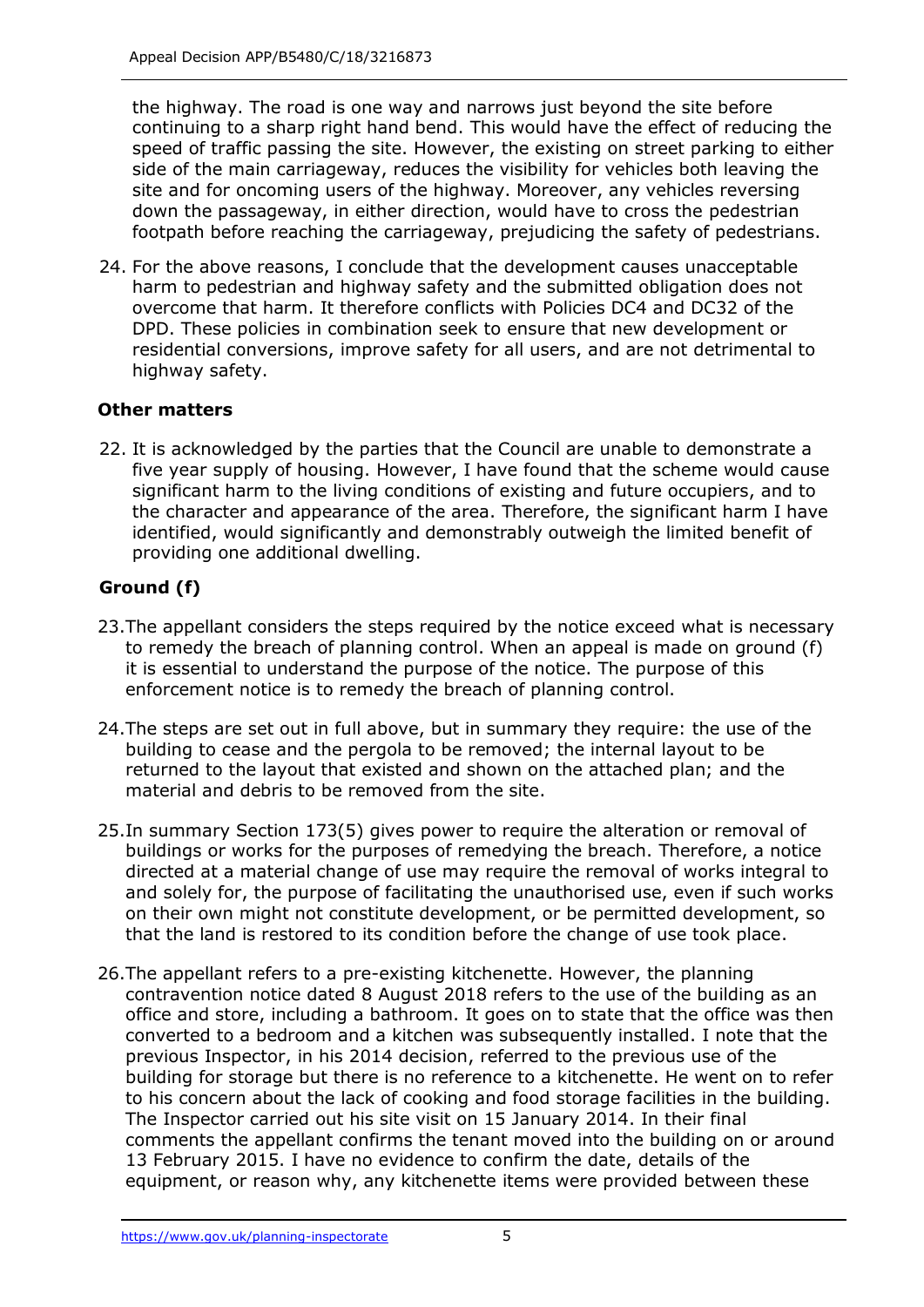dates. Likewise, I have no evidence that the building had been historically subdivided, other than with a separate bathroom.

- 27.Whilst, the enforcement notice requires reinstatement of the original layout, the attached plan shows that the bathroom together with the toilet and sink can be retained. I therefore find that on the balance of probability the internal wall to provide a separate bedroom and the other internal alterations including the comprehensive kitchen facilities, have been carried out solely to facilitate the residential use of the building. Similarly, on the evidence before me the construction of the pergola to provide privacy for the building, has been built solely to facilitate the residential use.
- 28.It is the appellant's case that the building could return to a use that is ancillary to the use of the land, and this might include use as a day room, or for eating or sleeping. It is asserted that this means that restoring the internal layout is excessive. I recognise that the building, once restored, could be used for purposes ancillary to the existing flats. However, whether the examples that have been cited, would constitute a material change of use that would require planning permission, would depend on the particular circumstances, and is not a matter before me. Nonetheless, a self-contained or virtually self-contained building that provides all the facilities necessary for independent day to day living, cooking, eating and sleeping, would not normally be considered as incidental or ancillary to a dwelling (including a flat).
- 29.As outlined above, I have had regard to the previous appeal decision and the paragraphs referred to at 3 and 4 of his decision. My understanding of these paragraphs is, that the use of the residential annex, without kitchen, food storage and cooking facilities, would not be realistic or workable. Consequently, this does not alter my view that the steps required by the notice are the minimum necessary to remedy the breach of planning control.
- 30.Overall, I find that the steps required by the notice do no more than is required, to remedy the breach of planning control, and lesser steps would not achieve that purpose. Consequently, the appeal on ground (f) is dismissed.

# **Ground (g)**

- 31.The appeal on ground (g) is that the period for compliance with the notice falls short of what is reasonable. The appellant has argued in her statement of case, that if the appeal on ground (a) failed, the 3 months given by the notice, would give insufficient time for the building to be vacated and the steps required to be carried out.
- 32.The appellant states that the building is being let on a periodic (monthly) tenancy. If the appeal is dismissed and the notice upheld, then the appellant will need to give notice to the tenant. It is contended that if the building is not vacated then it will be necessary to commence legal proceedings through the Courts. I accept that such proceedings can be time consuming and the remedial works could not begin until the building has been vacated.
- 33.I have no evidence about the personal circumstances of the tenant. Nonetheless, the notice, if upheld, will mean that they will lose their home. Accordingly, I consider that a period of 6 months would be a more reasonable timescale for the